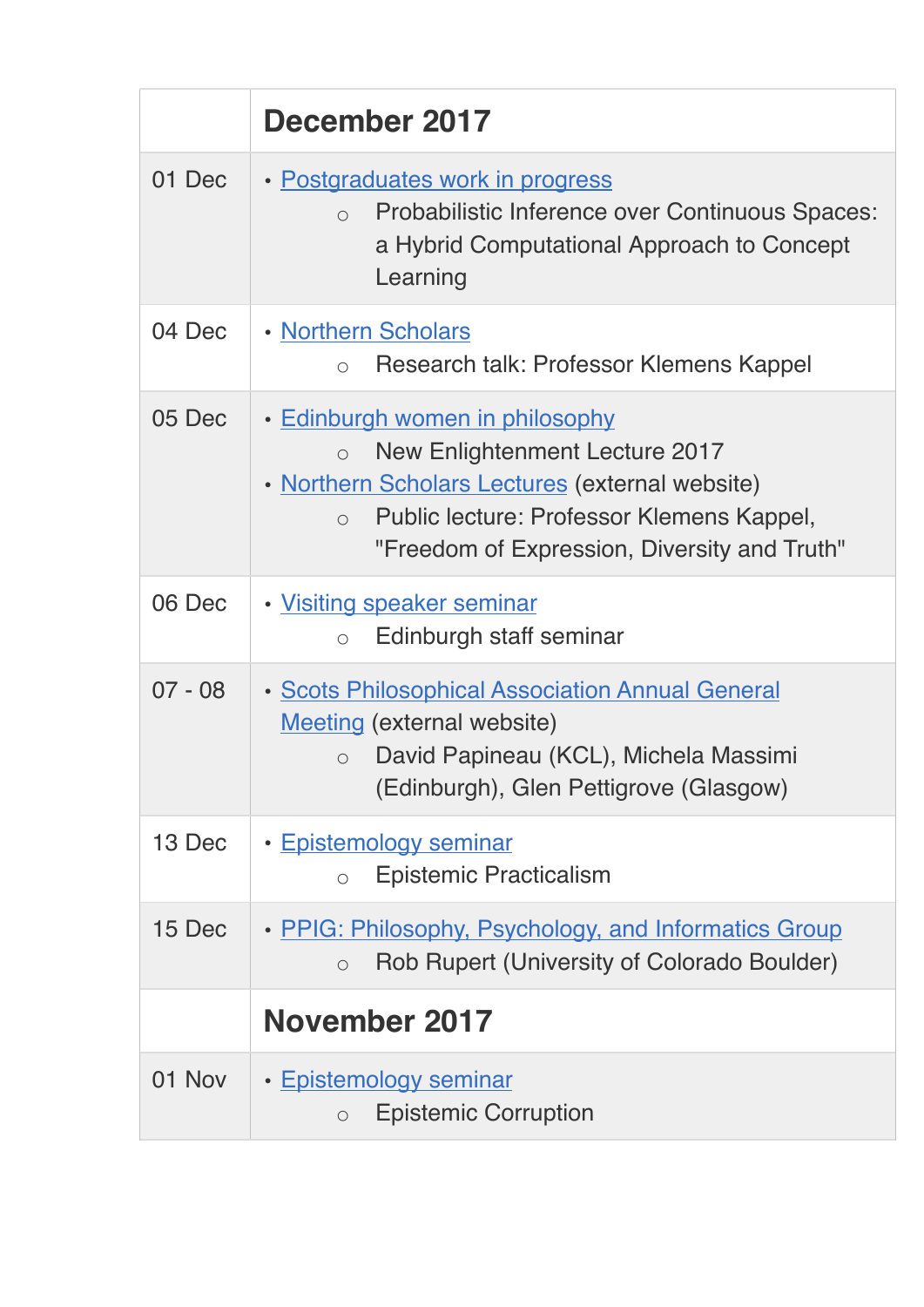| 02 Nov | · Contemporary debates in philosophy of science<br>Kirsten Walsh (University of Nottingham)<br>$\circ$                                                                                        |
|--------|-----------------------------------------------------------------------------------------------------------------------------------------------------------------------------------------------|
| 03 Nov | • Kant's Scots<br>Bi-annual workshop on Kant's philosophy<br>$\bigcirc$<br>· Postgraduates work in progress<br><b>Necessity and Formalization of Universal</b><br>$\circ$<br><b>Sentences</b> |
| 06 Nov | • Perspectival Realism project<br>International Workshop: Images of Nature:<br>$\circ$<br><b>Models and Representation in Science</b>                                                         |
| 07 Nov | . Our Changing World public lecture (external website)<br>Dr Nick Treanor (PPLS): "Knowledge and its<br>$\circ$<br>boundaries"                                                                |
| 08 Nov | • Visiting speaker seminar<br>Kevin Scharp (University of St Andrews)<br>$\circ$<br>• PPIG: Philosophy, Psychology, and Informatics Group<br>Anika Fiebich (University of Milan)<br>$\circ$   |
| 09 Nov | Contemporary debates in philosophy of science<br>$\bullet$<br>Margaret Morrison (University of Toronto)<br>$\circ$                                                                            |
| 15 Nov | • Epistemology seminar<br><b>Feminist Hinge Epistemology</b><br>$\bigcirc$                                                                                                                    |
| 16 Nov | • Contemporary debates in philosophy of science<br>Alisa Bokulich (Boston University)<br>$\circ$                                                                                              |
| 17 Nov | • Postgraduates work in progress<br>Scientific Change, Pluralism, Perspectivism, and<br>$\bigcirc$<br>the Chemical Revolution                                                                 |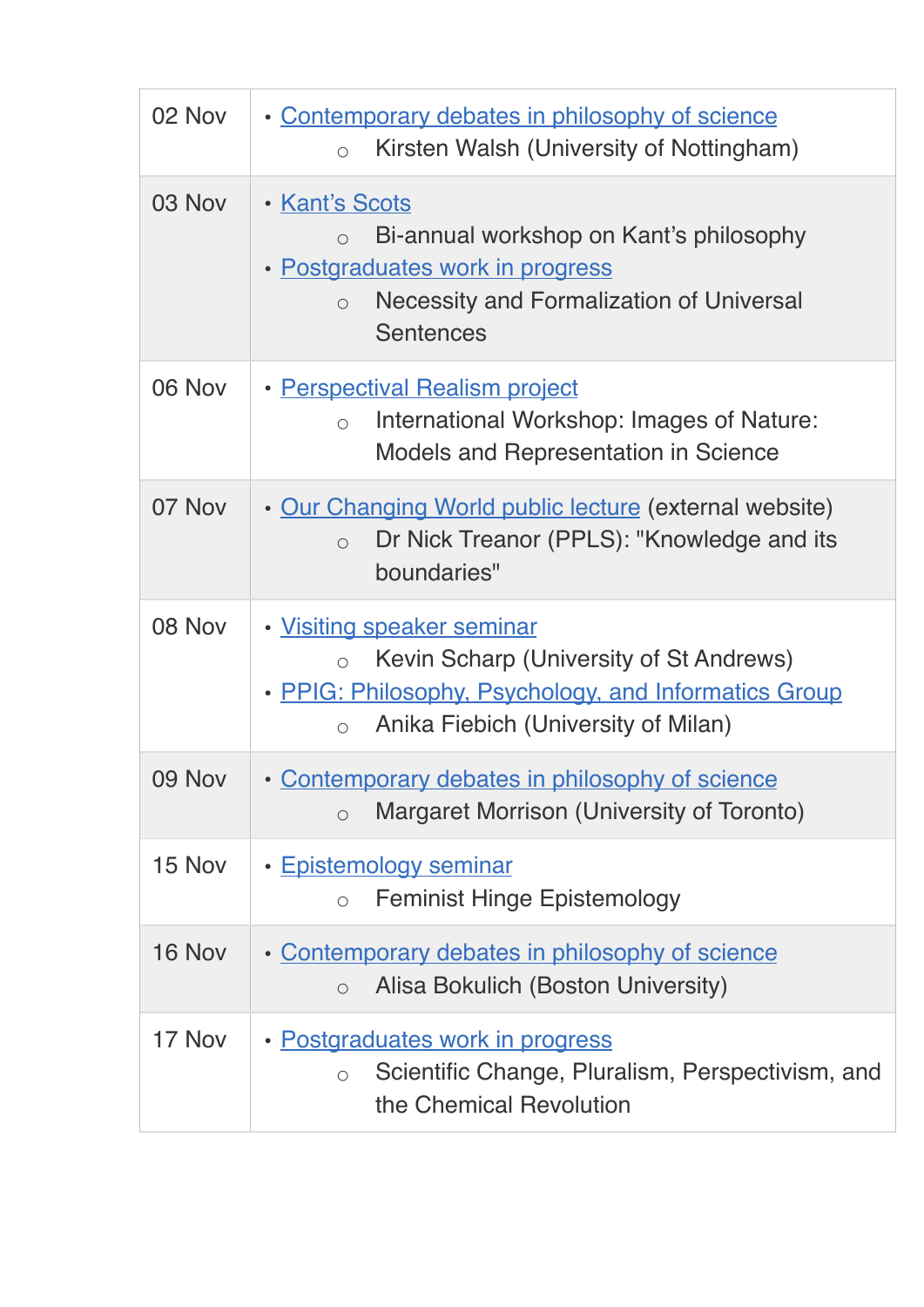| 22 Nov | • PPIG: Philosophy, Psychology, and Informatics Group<br>Richard Moore (Berlin School of Mind and Brain,<br>$\circ$<br>Humboldt-Universität zu Berlin)                                     |
|--------|--------------------------------------------------------------------------------------------------------------------------------------------------------------------------------------------|
| 29 Nov | • Epistemology seminar<br>The Fluidity of Preferences<br>$\bigcirc$                                                                                                                        |
| 30 Nov | • Contemporary debates in philosophy of science<br>Alison Fernandes (University of Warwick)<br>$\circ$                                                                                     |
|        | October 2017                                                                                                                                                                               |
| 04 Oct | • Epistemology seminar<br>The Normative Structure of Modal Achievements<br>$\bigcap$                                                                                                       |
| 06 Oct | • Postgraduates work in progress<br>An Empirical Argument Against Factive<br>$\circ$<br>Knowledge                                                                                          |
| 11 Oct | . Visiting speaker seminar<br>David Plunkett (Dartmouth College)<br>$\circ$<br>• PPIG: Philosophy, Psychology, and Informatics Group<br>Denis Buehler (University of Antwerp)<br>$\bigcap$ |
| 18 Oct | • Epistemology seminar<br>Epistemic Rights: What Are They and When Are<br>$\circ$<br><b>They Violated</b>                                                                                  |
| 19 Oct | • Contemporary debates in philosophy of science<br>Alasdair Richmond (University of Edinburgh)<br>$\circ$                                                                                  |
| 20 Oct | • Postgraduates work in progress<br><b>Faultless Disagreement in Meta-Ethics</b><br>$\circ$                                                                                                |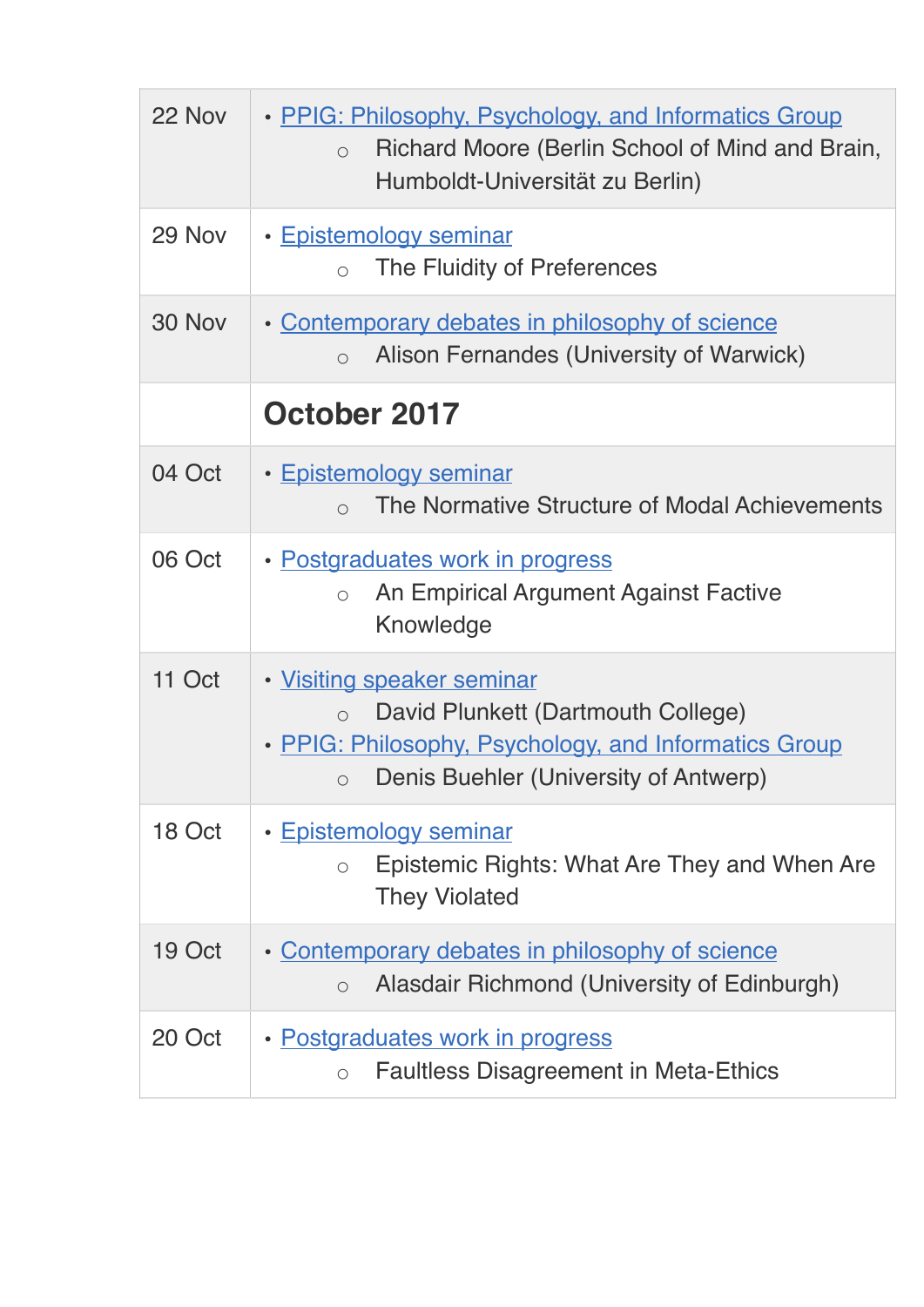| 25 Oct    | · Visiting speaker seminar<br>Penelope Mackie (University of Nottingham)<br>$\bigcirc$<br>• PPIG: Philosophy, Psychology, and Informatics Group<br>Luca Barlassina (University of Sheffield)<br>$\bigcirc$ |
|-----------|------------------------------------------------------------------------------------------------------------------------------------------------------------------------------------------------------------|
|           | <b>September 2017</b>                                                                                                                                                                                      |
| 20 Sep    | • Epistemology seminar<br>When Does Evidence Suffice for Conviction?<br>$\bigcap$                                                                                                                          |
| 27 Sep    | • Visiting speaker seminar<br>Anil Gomes (University of Oxford)<br>$\bigcap$<br>• PPIG: Philosophy, Psychology, and Informatics Group<br>Alisa Mandrigin (University of Warwick)<br>$\bigcap$              |
|           | <b>July 2017</b>                                                                                                                                                                                           |
| $07 - 09$ | • The World in Us: Gestalt Structure, Phenomenology and<br><b>Embodied Cognition</b><br>Keynote Speakers: Tony Chemero, Uljana<br>$\circ$<br><b>Feest, Gary Hatfield</b>                                   |
|           | <b>June 2017</b>                                                                                                                                                                                           |
| $12 - 13$ | • Foundations of Normativity workshop<br>Showcases new work on the nature and source<br>$\bigcirc$<br>of laws, rules, and norms                                                                            |
| $19 - 20$ | • Seventh annual Edinburgh graduate epistemology<br>conference<br>Keynote speakers: Maria Lasonen-<br>$\circ$<br>Aarnio (University of Michigan), Ram<br>Neta (University of North Carolina)               |
|           | <b>May 2017</b>                                                                                                                                                                                            |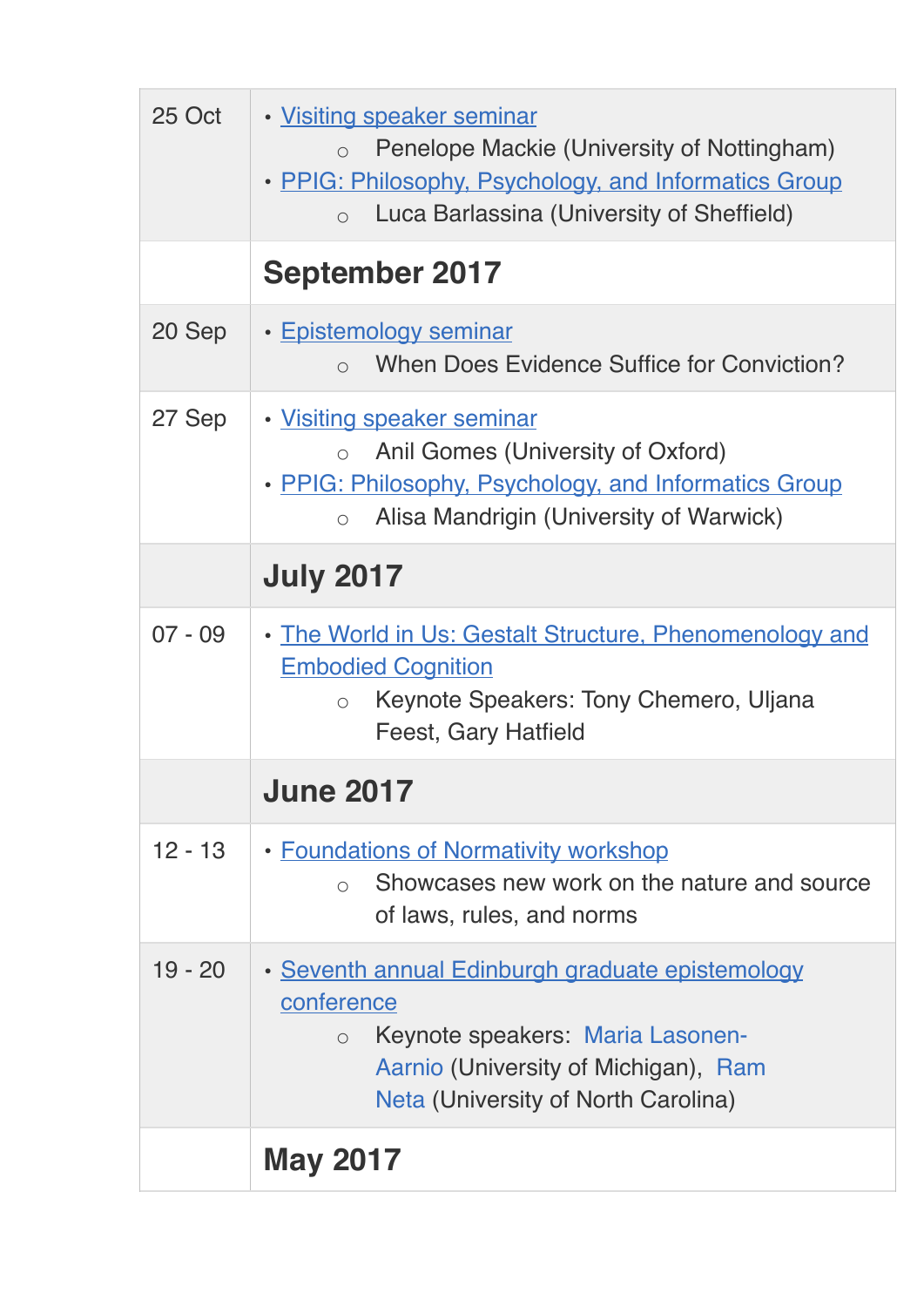| 10 May | • Epistemology seminar<br>Olle Blomberg (University of Copenhagen)<br>$\circ$                                                                                                                   |
|--------|-------------------------------------------------------------------------------------------------------------------------------------------------------------------------------------------------|
| 12 May | • Twenty-seventh PPLS Interdisciplinary Seminar<br>The Perceptual Representation of Space<br>$\bigcirc$                                                                                         |
| 24 May | · Inaugural lecture: Professor Michela Massimi<br>Scientific evidence and a plurality of<br>$\circ$<br>perspectives<br>• Epistemology seminar<br>Joelle Proust (Institut Jean Nicod)<br>$\circ$ |
| 26 May | • Ethics research group<br>Mill on Social Morality and Expediency<br>• Ethics research group<br>Future Desires, the Agony Argument, and<br>$\circ$<br>Subjectivism about Reasons                |
|        |                                                                                                                                                                                                 |
|        | <b>April 2017</b>                                                                                                                                                                               |
| 05 Apr | • Computational mind reading group<br>An Intuitive Explanation of Convolutional<br>$\bigcap$<br><b>Neural Networks</b>                                                                          |
| 06 Apr | • Contemporary debates in philosophy of science<br>Emma Tobin (UCL)<br>$\circ$                                                                                                                  |
| 07 Apr | • Postgraduates work in progress<br>The Significance of the Origin of the Concept of<br>$\bigcirc$<br>Intellectual Virtues for Epistemology and<br><b>Education</b>                             |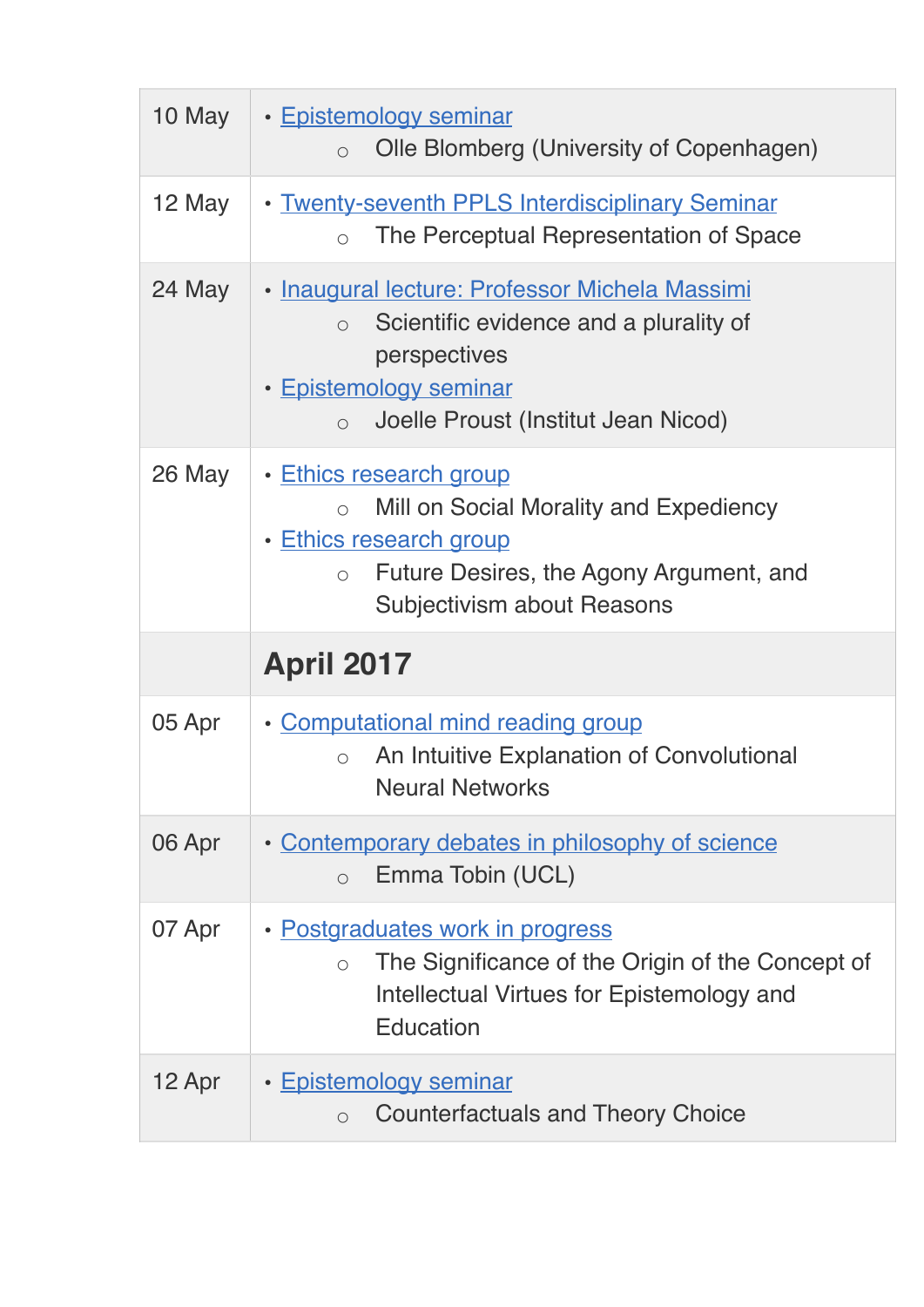| 13 Apr | • Modeling Beyond Standard Model Physics<br>Philosophy of Physics Knowledge Exchange<br>$\circ$<br>event at the Royal Society of Edinburgh<br>. The Hunt for Supersymmetric Particles<br>Panel discussion with CERN physicists<br>$\bigcirc$ |
|--------|----------------------------------------------------------------------------------------------------------------------------------------------------------------------------------------------------------------------------------------------|
| 19 Apr | · Visiting speaker seminar<br><b>Staff Seminar</b><br>$\bigcap$                                                                                                                                                                              |
| 21 Apr | • Kant's Scots<br>Bi-annual workshop on Kant's philosophy<br>$\bigcirc$<br>· Postgraduates work in progress<br>What kind of evince are intuitions?<br>$\bigcap$                                                                              |
| 26 Apr | • PPIG: Philosophy, Psychology, and Informatics Group<br>The Problem of Intentionality and Bridging<br>$\bigcirc$<br><b>Interdisciplinary Divides</b>                                                                                        |
| 28 Apr | <u>• Edinburgh women in philosophy</u><br>Spring Workshop on Philosophy of Education<br>• PPIG: Philosophy, Psychology, and Informatics Group<br>How to Make Friends by Ignoring Faces<br>$\bigcirc$                                         |
|        | <b>March 2017</b>                                                                                                                                                                                                                            |
| 01 Mar | • Epistemology seminar<br>Workshop<br>$\bigcap$                                                                                                                                                                                              |
| 03 Mar | · Visiting speaker seminar<br>Daniel Rothschild (University College London)<br>$\circ$                                                                                                                                                       |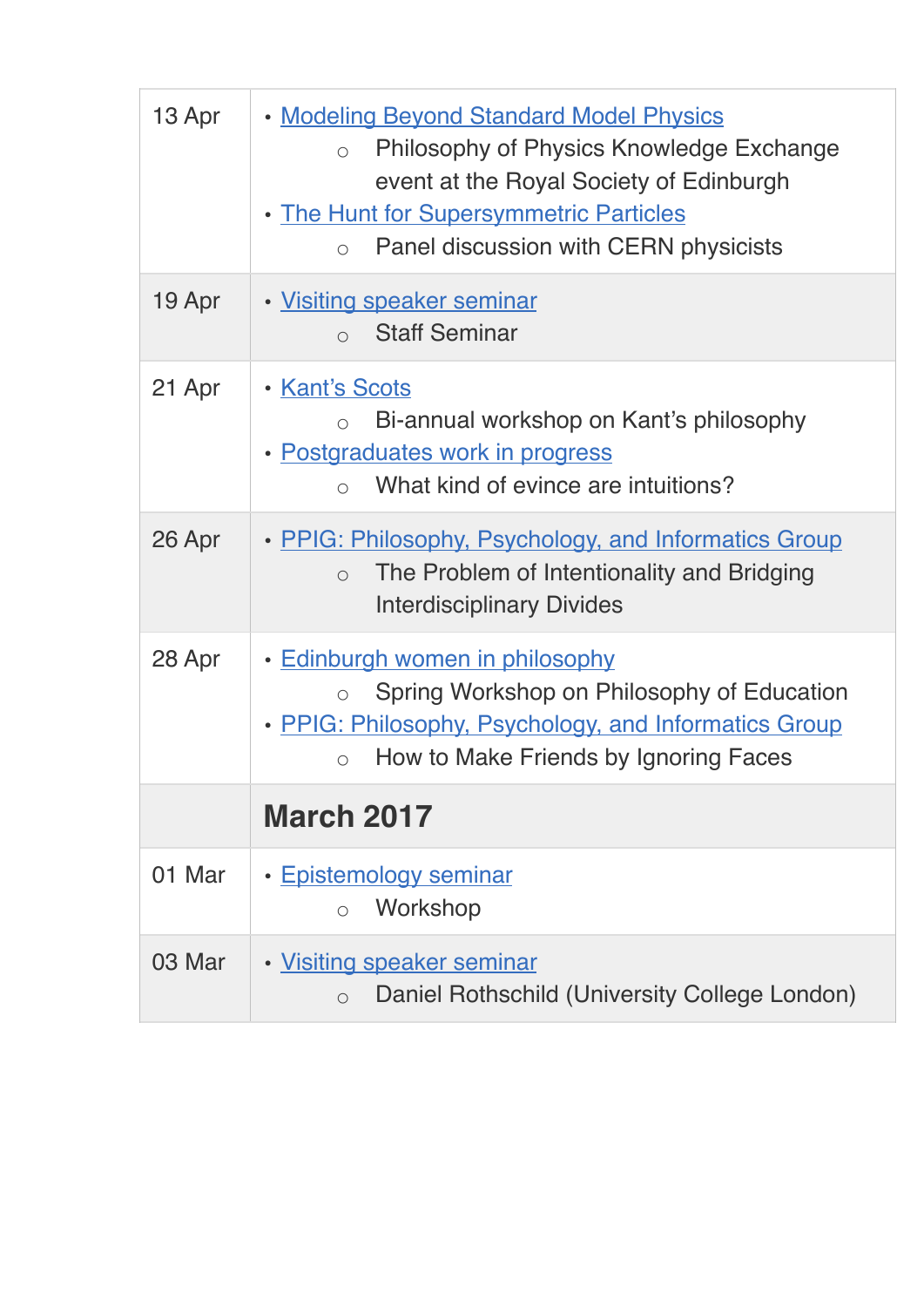| 08 Mar | • Computational mind reading group<br>S. Russell and P. Norvig. Artificial Intelligence: A<br>$\bigcirc$<br>Modern Approach.<br>• Epistemology seminar<br><b>Yves Bouchard (Sherbrooke University)</b><br>• PPIG: Philosophy, Psychology, and Informatics Group<br>Implicit Bias as Unconscious Imagining<br>$\circ$ |
|--------|----------------------------------------------------------------------------------------------------------------------------------------------------------------------------------------------------------------------------------------------------------------------------------------------------------------------|
| 09 Mar | • Contemporary debates in philosophy of science<br>The Epistemic Superiority of Experiment to<br>$\circ$<br>Simulation                                                                                                                                                                                               |
| 10 Mar | • Postgraduates work in progress<br>High Risks, Rights and Permissibility<br>$\bigcirc$                                                                                                                                                                                                                              |
| 15 Mar | • Epistemology seminar<br>Paul Smart (University of Southampton)<br>$\circ$                                                                                                                                                                                                                                          |
| 16 Mar | • Contemporary debates in philosophy of science<br>Topology and the Structure of Space-Time<br>$\circ$                                                                                                                                                                                                               |
| 17 Mar | • Postgraduates work in progress<br><b>Evidence Enriched</b><br>$\circ$                                                                                                                                                                                                                                              |
| 22 Mar | • Computational mind reading group<br>S. Russell and P. Norvig. Artificial Intelligence: A<br>$\circ$<br>Modern Approach.<br>• PPIG: Philosophy, Psychology, and Informatics Group<br>A Hybrid Theory of Delusion Formation<br>$\bigcirc$                                                                            |
| 23 Mar | • Contemporary debates in philosophy of science<br>Why There is More than One Kind of Thing<br>$\circ$                                                                                                                                                                                                               |
| 24 Mar | • Postgraduates work in progress<br>Language and politics: A theory of political<br>$\circ$<br>doublespeak                                                                                                                                                                                                           |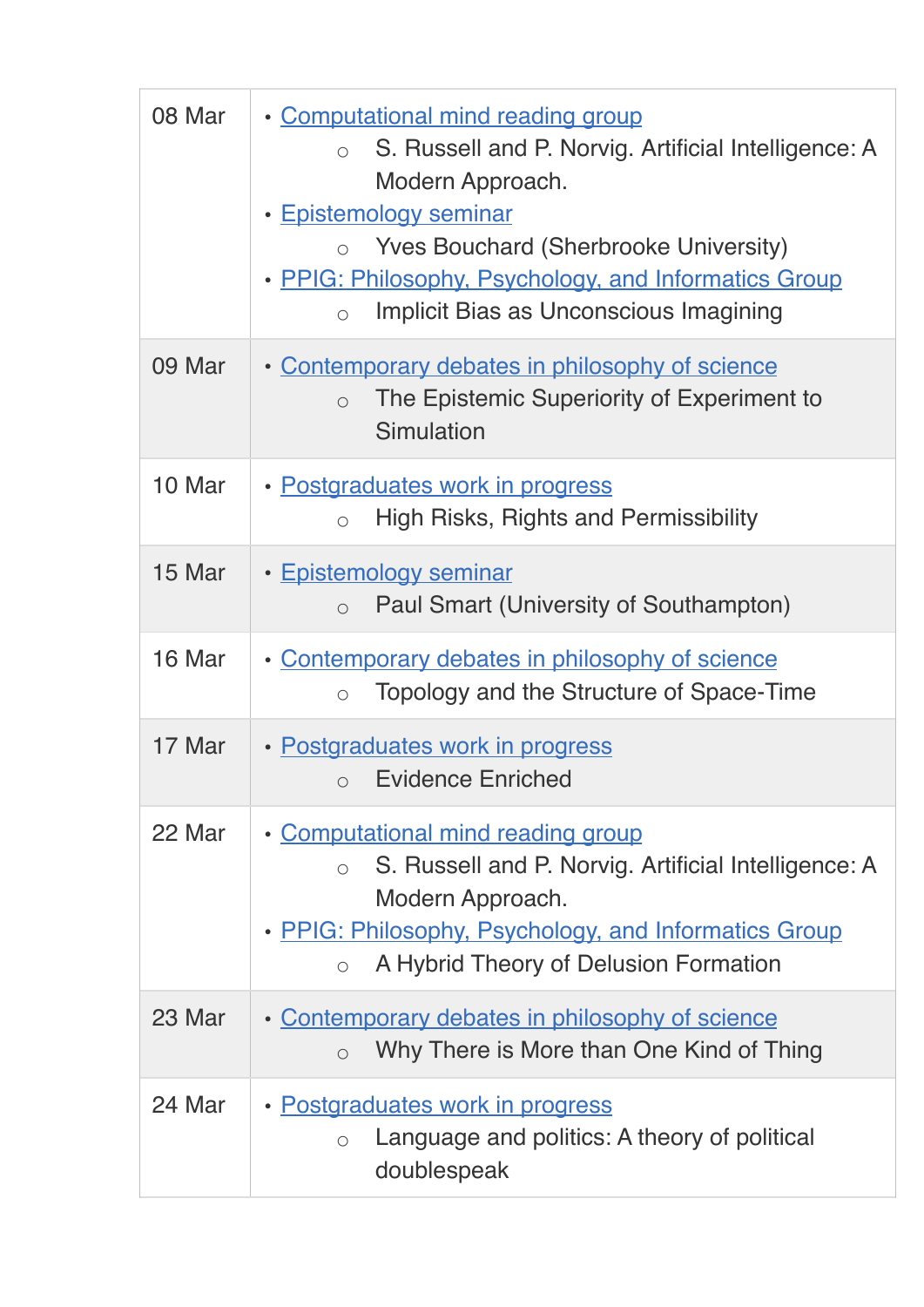| 27 Mar | • Computational psychology<br>1-day workshop<br>$\circ$                                                                                                                                                                        |
|--------|--------------------------------------------------------------------------------------------------------------------------------------------------------------------------------------------------------------------------------|
| 28 Mar | • Eidyn seminar<br><b>Existence and Intrinsicality</b><br>$\bigcap$                                                                                                                                                            |
| 29 Mar | • Epistemology seminar<br>Kevin Scharp (University of St Andrews)<br>$\circ$                                                                                                                                                   |
|        | <b>February 2017</b>                                                                                                                                                                                                           |
| 01 Feb | • Epistemology seminar<br>Ilhan Inan (Bogazici University)<br>$\circ$                                                                                                                                                          |
| 02 Feb | • Contemporary debates in philosophy of science<br>Bayesian Mechanista<br>$\circ$                                                                                                                                              |
| 03 Feb | • Visiting speaker seminar<br><b>Richard Yetter Chappell (York)</b><br>$\circ$                                                                                                                                                 |
| 08 Feb | • Computational mind reading group<br>S. Russell and P. Norvig. Artificial Intelligence: A<br>$\circ$<br>Modern Approach.<br>• PPIG: Philosophy, Psychology, and Informatics Group<br>The Heart of Self Awareness<br>$\bigcap$ |
| 10 Feb | • Twenty-sixth PPLS Interdisciplinary Seminar<br>Are some experiences impossible to put into<br>$\bigcirc$<br>words?<br>• Postgraduates work in progress<br>Representation and Representativeness<br>$\circ$                   |
| 15 Feb | • Epistemology seminar<br>Lee Whittington (University of Edinburgh)<br>$\bigcirc$                                                                                                                                              |
| 16 Feb | • Contemporary debates in philosophy of science<br>What do Scientists of Well-Being Know?<br>$\circ$                                                                                                                           |